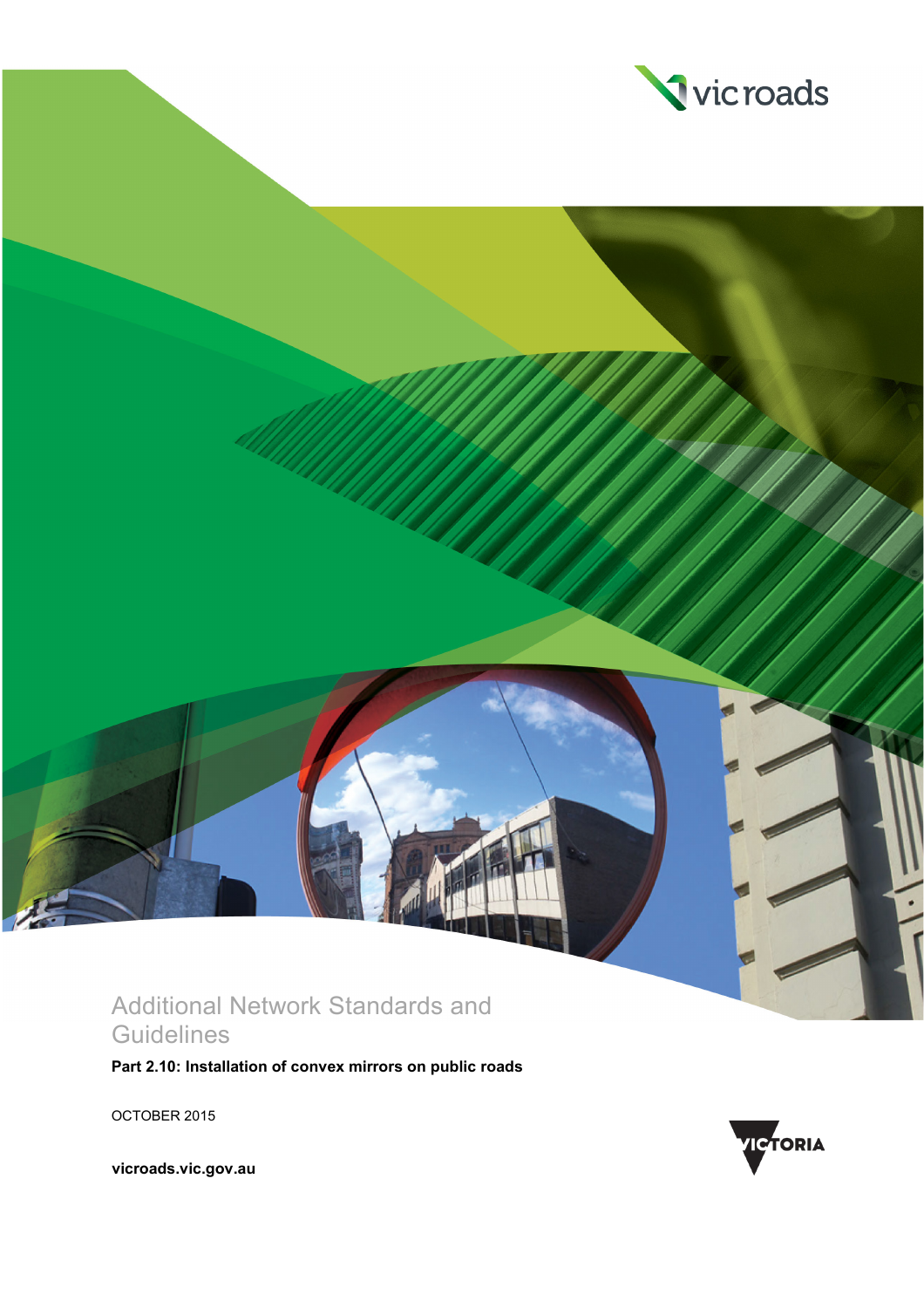# **Table of Contents**

| 1            |     |  |  |  |
|--------------|-----|--|--|--|
|              | 1.1 |  |  |  |
|              | 1.2 |  |  |  |
| $\mathbf{2}$ |     |  |  |  |
| 3            |     |  |  |  |
|              | 3.1 |  |  |  |
|              | 3.2 |  |  |  |
| 4            |     |  |  |  |
|              | 41  |  |  |  |
|              | 42  |  |  |  |
|              | 4.3 |  |  |  |
|              | 4.4 |  |  |  |
| 5            |     |  |  |  |
| 6            |     |  |  |  |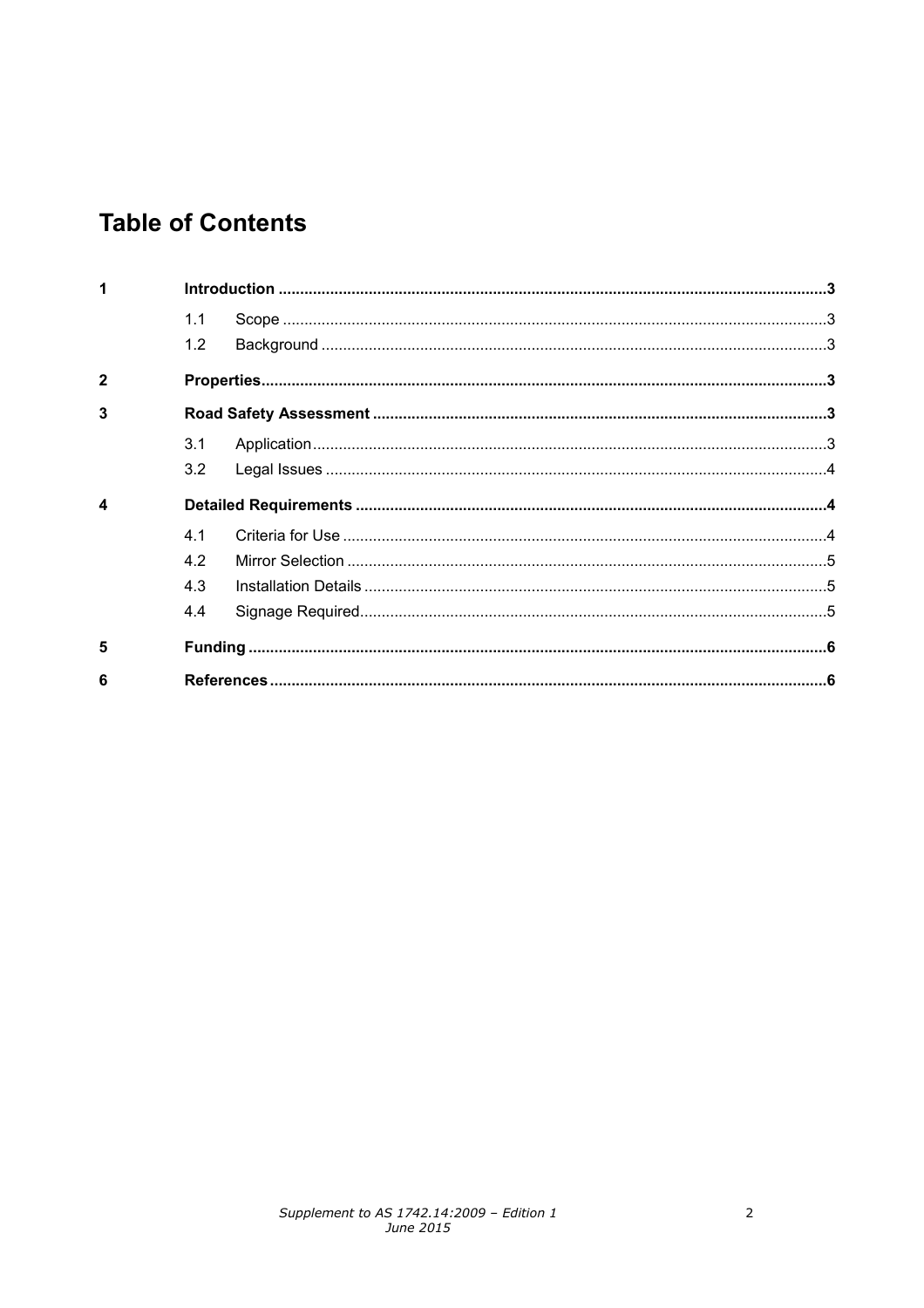## <span id="page-2-0"></span>**1 Introduction**

### <span id="page-2-1"></span>**1.1 Scope**

This Part provides guidance on the use and installation of convex mirrors on public roads as a traffic safety device. In particular, it outlines the legal issues involve in addition to the responsibilities and criteria for use and approval.

### <span id="page-2-2"></span>**1.2 Background**

Convex mirrors are used for safety reasons to overcome sight restriction problems. Their use is now widely accepted in low-speed vehicle and pedestrian conflict areas such as warehouse driveways, truck loading bays and parking areas. They are also used in the public road environment, private property accesses and occasionally at road intersections, at locations where sight distance is severely restricted.

However, convex mirrors should not be used as the first option when sight distance is restricted; there are alternative, more effective treatments that should be explored thoroughly before a mirror is installed.

# <span id="page-2-3"></span>**2 Properties**

The purpose of the convex mirror is to provide the driver with a view of vehicles or pedestrians that they must give way to. In order to provide an image sufficient to see large areas, it is necessary to use mirrors with a convex surface.

The convex shape of the mirror results in the image, speed and distance of the object being distorted. The degree of distortion depends on the radius of curvature and the size of the convex mirror; the larger the radius of curvature the less the distortion and vice versa. The image appears to be smaller, further away and travelling at a slower speed in a mirror with a smaller radius of curvature. It is difficult for road users to distinguish detail shown on, understand, and interpret the information provided by a convex mirror with a small radius because of the distortion effect.

In addition to distortion effects, the image of a vehicle in a convex mirror appears to be on the wrong side of the road due to the "lateral inversion" of the image created by the mirror. This lateral inversion or mirror image effect can result in road users misinterpreting the images.

Convex mirrors can be very effective at night as they allow a driver to see the headlights of an approaching vehicle. However, they are less effective if other lights are visible in the mirror.

Dark blue, black and other dark colours are difficult to detect in these mirrors in the early morning or late afternoon as these colours are difficult to discern against the road surface colour.

# <span id="page-2-4"></span>**3 Road Safety Assessment**

A road safety audit should be conducted before a decision is made to install a convex mirror on a public road. Considering the problems inherent in the design and in the use of convex mirrors, the road safety assessment must show that there are safety benefits in installing the mirror rather than installing other traffic management, engineering or safety measures.

The road safety assessment and consequent decision to install the convex mirror must be fully documented.

### <span id="page-2-5"></span>**3.1 Application**

Mirrors can be used to overcome sight restrictions in two distinctly different road environments:

- 1. Entering the road network, ie. from a driveway, and
- 2. Within the road network, ie. at intersections, junctions, or on single lane roads with opposing traffic flows (e.g. at hairpin bends).

Where there is a concealed entrance to a property, the following treatments should be considered first:

- relocation of the driveway or private access
- turning restrictions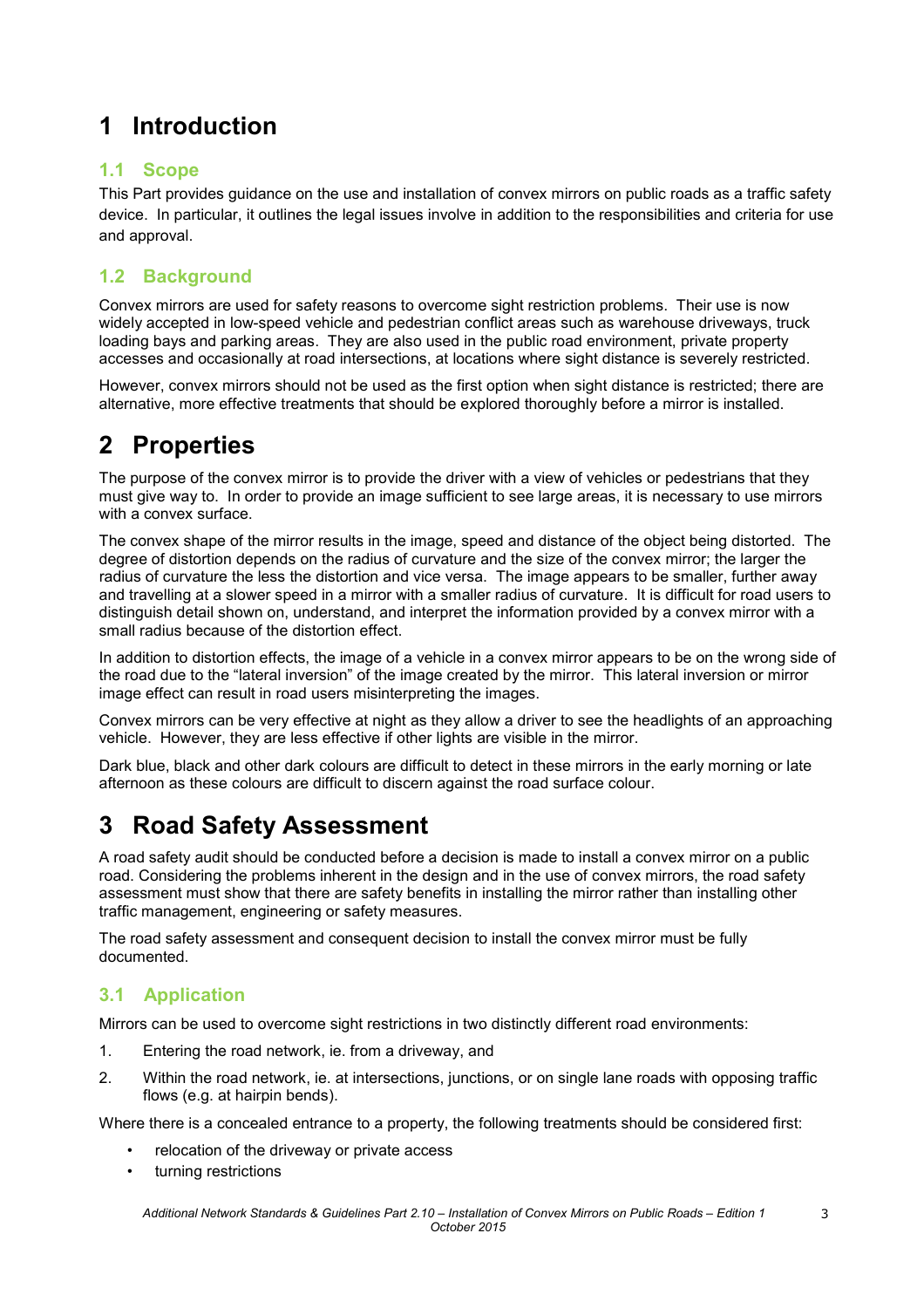- improvements to sight distance such as vegetation trimming
- bank/cutting soil removal
- alteration and/or relocation of property fencing
- shoulder acceleration or deceleration areas.

Convex safety mirrors shall **not** be installed:

- on public roads where alternative traffic management measures or engineering measures such as improvements to sight distance and road-realignment are available in the short term.
- to enhance the safety of pedestrian crossing movements. Other solutions should be considered, such as relocation of the crossing point or strategically located pedestrian refuges

Convex mirrors may be used as an interim measure until appropriate traffic management/engineering works are carried out.

### <span id="page-3-0"></span>**3.2 Legal Issues**

Convex safety mirrors are not considered traffic control devices and so do not require approval as a Major Traffic Control Device. However, the road authority may be legally liable for a negligence claim where a person has been injured through reliance on a convex mirror installed on a road under its care. To minimise the exposure to such a claim, the following three step process should be carried out:

- 1. Use documented road safety audit procedures to assess the road safety benefits relative to the risk of crashes in installing a convex mirror at a particular location,
- 2. Make a decision based on the assessment of the road safety benefits and the risk of crashes arising from the installation, and
- 3. Take all necessary steps to ensure safe and proper installation, operation, and use of the mirror.

All necessary precautions should be taken to securely install a convex mirror at the appropriate location and height to ensure safety of all road users (including pedestrians) and to prevent vandalism.

Under section 63 of the Road Management Act, a convex mirror may only be installed on a public road subject to any conditions stipulated in the written consent from the co-ordinating road authority.

Convex mirrors must be regularly inspected by the road authority to ensure that the mirror is adequately maintained, in a serviceable condition and is correctly aligned.

## <span id="page-3-1"></span>**4 Detailed Requirements**

Where property owners or developers believe that a convex mirror on the public road will assist safe access from concealed private driveways or private roads, they should approach the road authority for agreement/approval.

Convex mirrors should be installed by the road authority responsible for the care and control of the particular road.

To ensure safe installation and community acceptance, each convex mirror proposal on a public road should be in accordance with this traffic management note.

### <span id="page-3-2"></span>**4.1 Criteria for Use**

Convex mirrors are not for general use and should only be installed as a traffic safety device if there is a severe problem with sight distance and there are no other viable options available. They should only be considered where an intersection or driveway does not meet the requirements for 'Safer Intersection Sight Distance' (SISD) and 'Minimum Gap Sight Distance' (MGSD) as stated in the Austroads Guide to Road Design Part 4A:Unsignalised and Signalised Intersections.

Convex mirrors should only be used in low-volume, low-speed road environments. The traffic being viewed in the mirror should have an 85th percentile speed of 60 km/h or less. The image of a vehicle travelling faster than this would be very small at the required sight distance.

Convex mirrors are typically where the lateral sight distance is poor at locations such as obscured Tjunctions, concealed driveways, acute bends of a narrow road, such as hairpin bends in mountain passes, • parking areas with acute exit driveways, or approaches to skewed railway level crossings.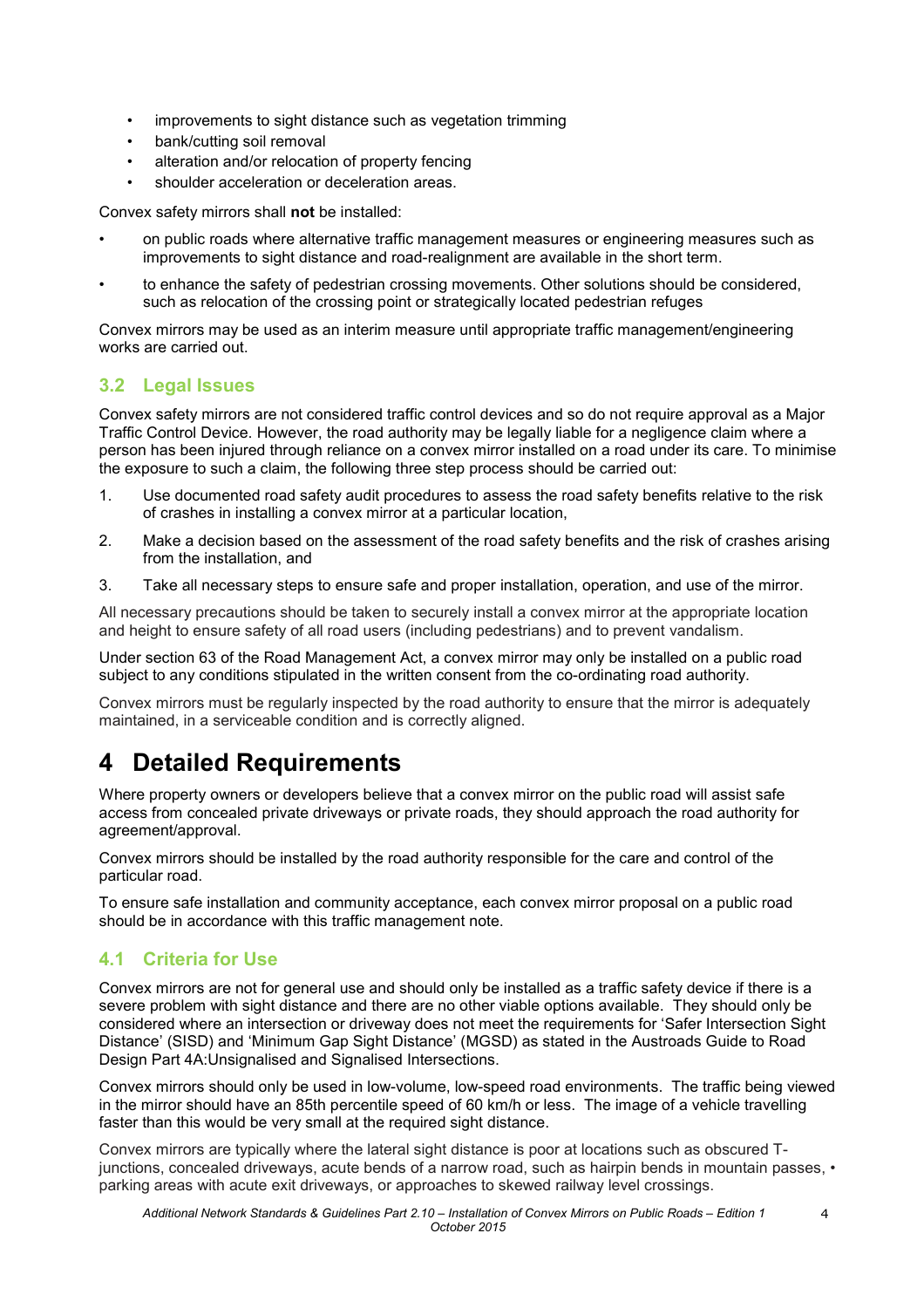Convex Mirrors for concealed entrance should only be considered as a last resort. Where there is a concealed entrance, the following treatment should be considered first:

- Relocation of the driveway or private access;
- Turning restrictions;
- Improvements to sight distance such as vegetation trimming;
- Bank/cutting soil removal;
- Alteration and/or relocation of property fencing;
- Shoulder acceleration or deceleration area;
- **CONCEALED ENTRANCE** signage.

#### <span id="page-4-0"></span>**4.2 Mirror Selection**

Convex mirrors must be suitable for outdoor use. They should be durable, vandal resistant, and of weather proof material and construction. Acrylic, highly polished stainless steel or polycarbonate convex mirrors should be used. The highly polished stainless steel mirrors appear to offer greater resistance to vandalism and scratching than do glass or acrylic mirrors.

Although convex mirrors are readily available in a range of sizes, very few options of curvature radius appear to be available. Generally, with commercially available mirrors, the smaller the mirror size, the smaller the radius of curvature. For on-road use typical mirror diameters are 600mm, 800mm and 1000mm.

It is important to appreciate that the smaller the radius of curvature (ie. the greater the curvature) the greater the linear distortion. The greater the distortion, the smaller the image of the vehicle and the faster it appears to accelerate as it approaches. Small curvature radius mirrors will also provide vision of a broad area that may hamper the driver's ability to detect a vehicle in the mirror. Hence, a larger mirror with less distortion is preferred to a small mirror with more distortion.

#### <span id="page-4-1"></span>**4.3 Installation Details**

Convex mirrors must be securely mounted to a pole, wall or other high point to deter vandalism and ensure road user safety. Appropriate signs must be included and these are detailed in the following section.

The convex mirror should be fitted with a visor at its top. This will reduce the accumulation of dust on the mirror surface. The fitting of a brightly coloured protective outer band (target board) will assist in improving the conspicuity of the mirror which could be of assistance to road users who are not regular visitors to the area.

The convex mirror should be installed at a location that provides the best view of the road and the oncoming vehicles concerned. It is also necessary to test for a variety of driver eye heights, e.g. car, truck, etc. Mirrors should be positioned such that the driver required to give-way can see the conflicting vehicle in approximately the centre of the mirror. It may be necessary to use two mirrors when one mirror does not give a complete view of the road scene. Consideration should also be given to potential problems resulting from headlight glare at night and the effect of glare from the sun, particularly at dawn and dusk.

#### <span id="page-4-2"></span>**4.4 Signage Required**

The 'DISTORTED IMAGE' (P1-V141) sign must be installed below the mirror. An advance sign 'CONVEX MIRROR AHEAD' (P1-V140) may be required if the location of the convex mirror is not obvious. This sign would be used to warn road users of the presence of the convex mirror as they approach the intersection where it is located.

5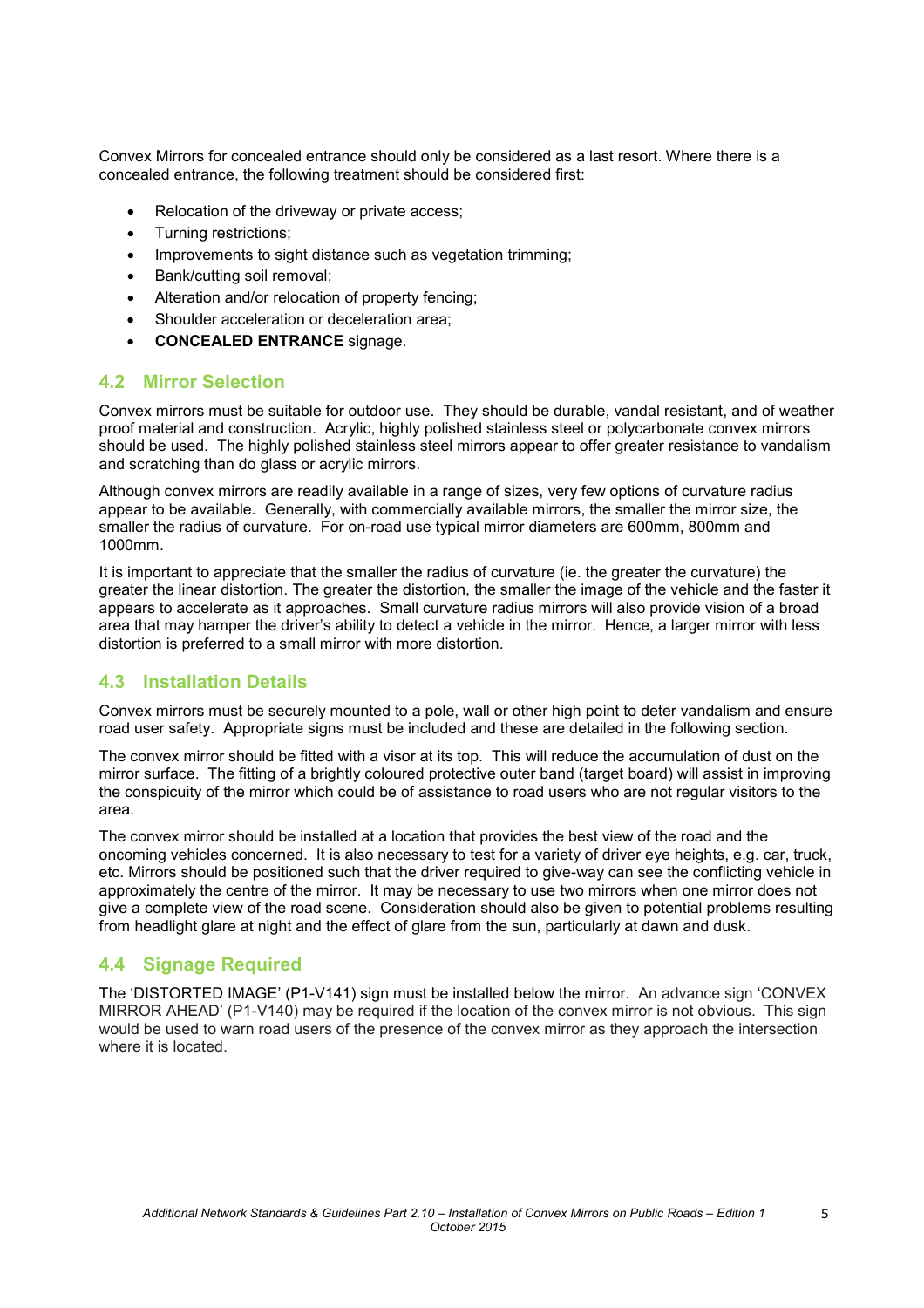



# <span id="page-5-0"></span>**5 Funding**

If as a result of works undertaken by VicRoads, within the last 10 years has resulted in sight distance below the requirements of Section 4.1 and other alternatives have been considered. VicRoads would fund the installation of a convex mirror. If there is reported vandalism of the convex mirror funded by VicRoads, a site inspection will be carried out to determine the appropriate maintenance.

On municipal roads, the relevant municipal council would fund the installation and maintenance. However if the minimum sight distance requirements have been met and the property owner insists on the installation of the convex mirror, then the property owner will be responsible for the cost of installation and the ongoing maintenance of the mirrors used for entering the road network from a private driveway or private road, regardless of who is responsible for managing the road.

## <span id="page-5-1"></span>**6 References**

Department of Planning, Transport and Infrastructure South Australia, Traffic Management Operational Instructions – Convex Traffic Mirrors – 2.3 (2010)

Transport and Main Roads Queensland, Traffic and Road Use Management Manual – Convex Mirrors (2012)